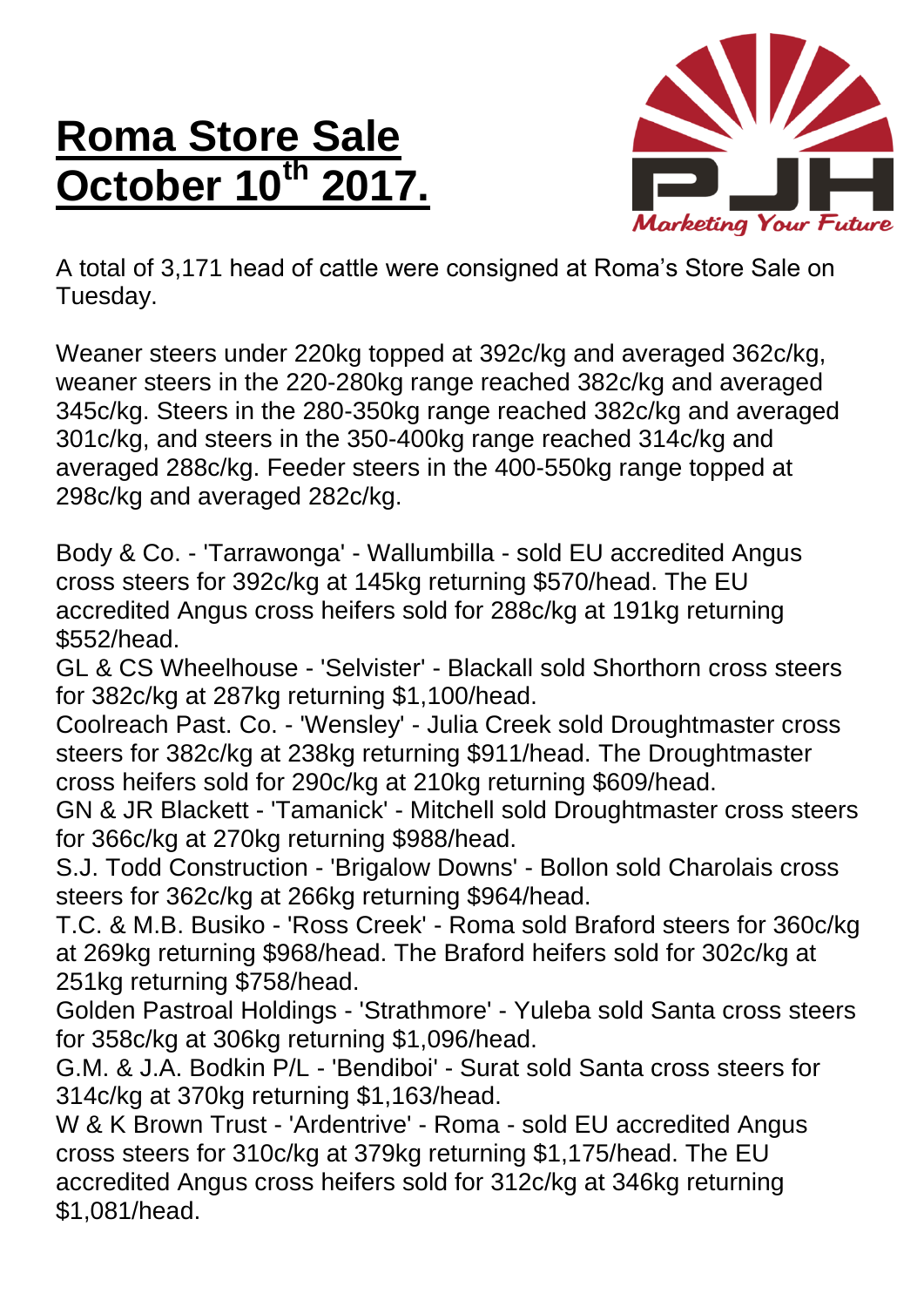LJ & MT Ridge - 'Les-Mar' - Roma sold Angus steers for 294c/kg at 456kg returning \$1,342/head.

C A Warrian - LM Roma - Roma sold Charolais cross steers for 294c/kg at 435kg returning \$1,282/head.

MR & HM Beitz - 'Mossview Lodge' - Roma sold Charolais cross steers for 290c/kg at 412kg returning \$1,197/head.

Jane Graham - 'Kidston' - Roma sold Droughtmaster cross steers for 286c/kg at 473kg returning \$1,354/head.

Coolreagh Past. Co. - 'Wensley' - Julia Creek sold Droughtmaster cross steers for 236c/kg at 383kg returning \$905/head.

Heifers under 220kg topped at 324c/kg and averaged 288c/kg, while heifers in the 220-280kg range topped at 310c/kg and averaged 269c/kg. Heifers in the 280-350kg range topped at 315c/kg, averaging 284c/kg. Heifers in the 350-450kg range topped at 294c/kg, averaging 267c/kg.

Derbyshire Downs Pastoral Co. Pty Ltd sold Angus cross heifers for 315c/kg at 300kg returning \$945/head. The Brahman cross cows sold for 225c/kg at 493kg returning \$1,110/head.

Guthrie Pastroal Group - 'Baroona' - Injune sold Santa cross heifers for 310c/kg at 240kg returning \$747/head.

Nissi Farming - 'Bobadilla' - Roma sold Hereford heifers for 302c/kg at 247kg returning \$747/head.

West Farming P/L - 'Loomeah' - Roma sold Hereford heifers for 292c/kg at 302kg returning \$882/head.

Cows in the 300-400kg range reached 216c/kg and averaged 180c/kg, while cows in the 400-500kg range reached 225c/kg and averaged 203c/kg. Cows over 500kg topped at 229c/kg, averaging 217c/kg. Cows and calves reached \$1,560/unit.

C.N. & S.H. Nason - 'Banoona' - Roma - sold EU accredited Composite cows for 225c/kg at 674kg returning \$1,518/head. C.N. & S.H. Nason - 'Banoona' - Roma - sold EU accredited Composite cows and calves for \$1,560/unit.

## *PJH sell 7 th position next week.*